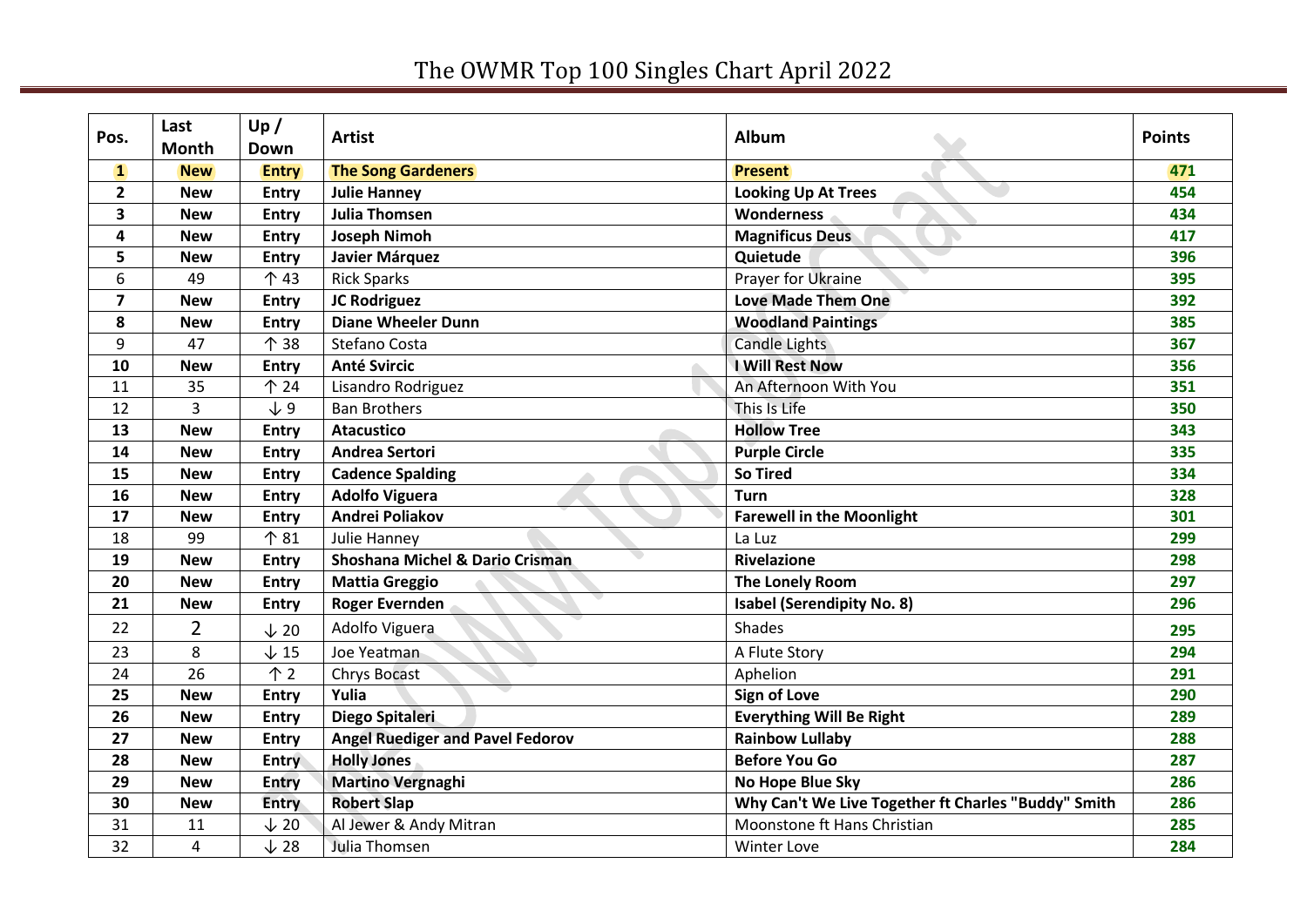## The OWMR Top 100 Singles Chart April 2022

| 33 | 27             | $\sqrt{6}$      | Kiki Cubb                                  | Pendulum                          | 281 |
|----|----------------|-----------------|--------------------------------------------|-----------------------------------|-----|
| 34 | $\mathbf{1}$   | $\downarrow$ 33 | Joseph Sullinger                           | The Swan                          | 280 |
| 35 | 38             | $\uparrow$ 3    | Arrizza                                    | <b>Tropical Sunset</b>            | 279 |
| 36 | 53             | 个17             | Joel Delashmit                             | A Prayer for Peace                | 274 |
| 37 | <b>New</b>     | <b>Entry</b>    | <b>Cadence Spalding</b>                    | <b>Here To Love You</b>           | 264 |
| 38 | <b>New</b>     | <b>Entry</b>    | <b>Dave Mohan</b>                          | <b>Caoineadh for Ukraine</b>      | 263 |
| 39 | <b>New</b>     | <b>Entry</b>    | <b>Diane Wheeler Dunn</b>                  | Unleashed                         | 261 |
| 40 | <b>New</b>     | <b>Entry</b>    | <b>Alexander Obukhov</b>                   | <b>Coffeewaves</b>                | 259 |
| 41 | <b>New</b>     | Entry           | <b>Ban Brothers</b>                        | <b>Tomorrow's Gonna Rain</b>      | 254 |
| 42 | <b>New</b>     | Entry           | <b>Joe Matera</b>                          | <b>No Gravity</b>                 | 251 |
| 43 | <b>New</b>     | <b>Entry</b>    | <b>SyCoz</b>                               | <b>You'll See</b>                 | 249 |
| 44 | <b>New</b>     | <b>Entry</b>    | <b>Brian Holzgang</b>                      | <b>Distant Mind</b>               | 248 |
| 45 | <b>New</b>     | <b>Entry</b>    | <b>Helen Keeling-Marston</b>               | <b>The Lanterns</b>               | 247 |
| 46 | <b>New</b>     | <b>Entry</b>    | <b>Matt Tondut &amp; Eldar Ibrahimovic</b> | <b>Sleepless</b>                  | 246 |
| 47 | <b>New</b>     | <b>Entry</b>    | <b>William Haviland</b>                    | <b>Fly Fly Fly</b>                | 245 |
| 48 | <b>New</b>     | <b>Entry</b>    | <b>Nel Aique</b>                           | <b>Breathless</b>                 | 244 |
| 49 | <b>New</b>     | <b>Entry</b>    | <b>Carl Borden</b>                         | <b>Dreamscapes</b>                | 243 |
| 50 | 13             | $\downarrow$ 37 | David Lanz & Kristin Amarie                | Lover's Bridge                    | 239 |
| 51 | <b>New</b>     | <b>Entry</b>    | <b>Rachel M</b>                            | <b>The Morning Star</b>           | 225 |
| 52 | $\overline{7}$ | $\downarrow$ 45 | Mark Battenberg                            | Nimrodel                          | 219 |
| 53 | 18             | $\downarrow$ 35 | Ian Cameron Smith                          | Awaken                            | 218 |
| 54 | 19             | $\downarrow$ 35 | Craigology                                 | The Outfit                        | 216 |
| 55 | 9              | $\downarrow$ 46 | Elements 119                               | Seven Sixteen Cero Nine           | 214 |
| 56 | 5              | $\downarrow$ 51 | Rhonda Head                                | Rain Dance                        | 213 |
| 57 | 16             | $\downarrow$ 41 | Chrissie Sheppard                          | A Moment of Zen                   | 212 |
| 58 | <b>New</b>     | <b>Entry</b>    | <b>Carbe &amp; Durand</b>                  | Sambarama feat. Lao Tizer         | 211 |
| 59 | 74             | 个 15            | Chrissie & Steve Sheppard                  | Zeus's Last Call                  | 209 |
| 60 | 61             | $\uparrow$ 1    | Michelle Qureshi                           | Tomorrow By Another Name          | 208 |
| 61 | 34             | $\downarrow$ 27 | Diane Wheeler Dunn                         | Mystery in the Mist               | 207 |
| 62 | 54             | $\sqrt{8}$      | Andrei Poliakov                            | <b>Winter Sunday</b>              | 206 |
| 63 | 10             | $\sqrt{53}$     | <b>Larry Gindhart Music</b>                | <b>Winter: Sunday Morning</b>     | 205 |
| 64 | 17             | $\sqrt{47}$     | Chrissie Sheppard                          | The Dreaming Flute (Poetry Mix)   | 204 |
| 65 | <b>New</b>     | <b>Entry</b>    | <b>Gary Schmidt</b>                        | <b>Here, There and Everywhere</b> | 203 |
| 66 | 6              | $\downarrow$ 60 | <b>Gregory Paul Mineeff</b>                | Morning                           | 202 |
| 67 | <b>New</b>     | <b>Entry</b>    | Lorenzo Balzotti                           | Lapis                             | 201 |